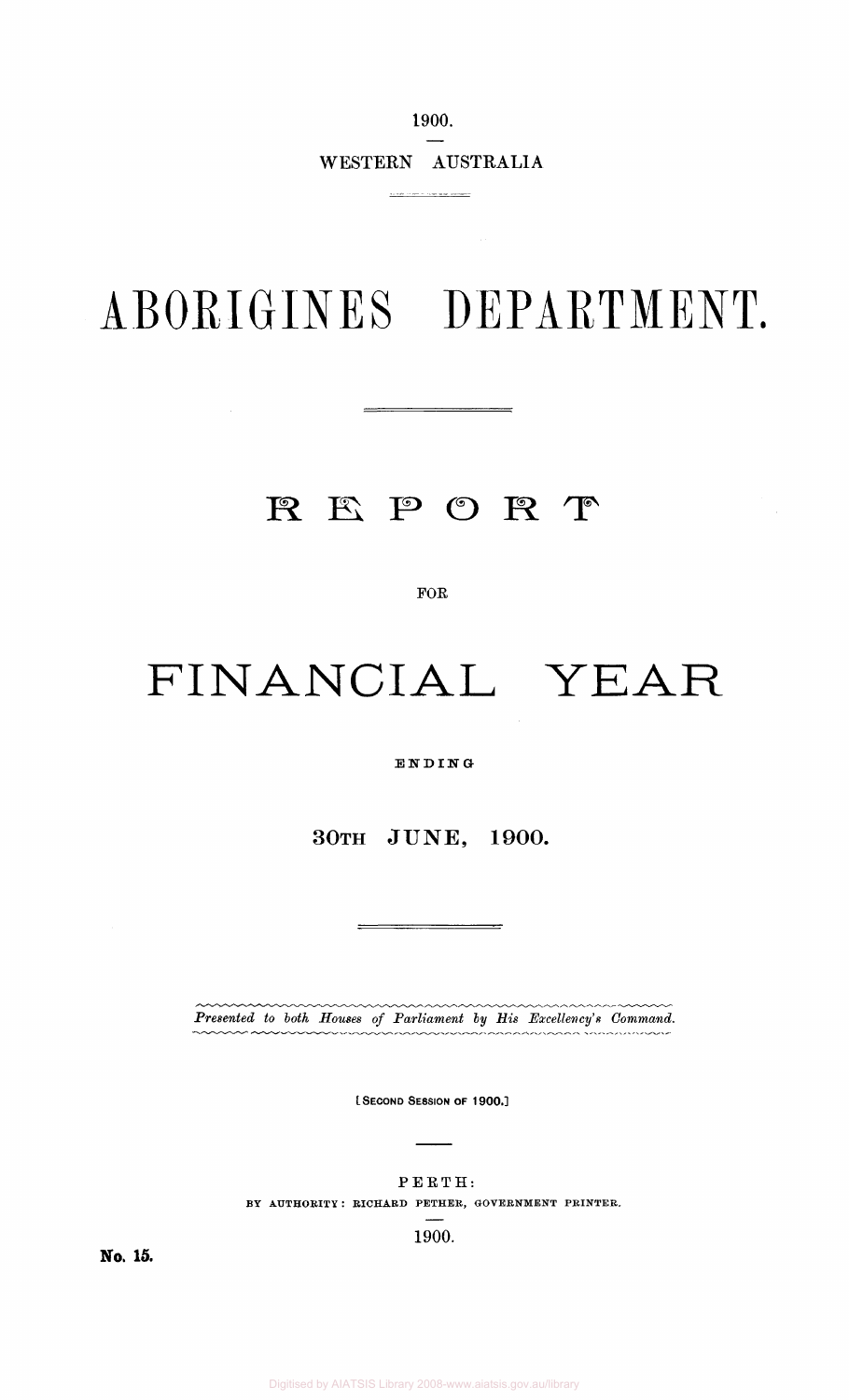### ABORIGINES DEPARTMENT.

*Report for Financial Year ending 80th June, 1900.* 

#### THE RIGHT HONOURABLE THE PREMIER,

SIR,

I beg to submit my Report on the working of the Aborigines Department for the year ending 80th June, 1900.

*Expenditure.*—The expenditure of the Department for the said year has been £9,802 16s. 8d. The statutory vote of £5,000 appearing by previous experience to be inadequate for the duties before the Department, you were kind enough to recommend a supplementary  $\pounds 5,000$  on the Estimates for the year, which was voted by the Legislature; and I am glad to be able to inform you that, by the exercise of a strict supervision of the expenses, I have been able to confine the expenditure just within that amount. The balance-sheet required by Section 10 of "The Aborigines Act, 1897" (61 Vict., No. 5), which I attach for presentation to the Legislature, will show that £222 9s. 7d. remain unexpended.

I am happy to be able to say that no direct complaints have been made of any distress among the Aborigines which has not been relieved, and that very few complaints of any sort have been made.

With reference to my promise to report more fully on the number and condition of the half-castes, I find I will have to wait until the inspector has covered more ground; but I have turned my attention more to the subject of their education and improvement. I have also had opportunities of hearing a good deal more about the moral condition of the aborigines, and have been interviewed by many of the squatters holding large interests in the northern parts of the Colony, who almost unanimously urge legislation on such subjects. Accounts reach me of the condition of things on the North coast, where the natives have entirely given up all effort to make their own hunting weapons, or to get their own food in any way, and are sinking into a most demoralised state. The aged are entirely neglected by them, and disease is so

By the energetic manner in which the Travelling Inspector appointed last August has carried out his duties, I am now gradually recording a very detailed register of the condition and numbers, sexes, etc., of all the working aboriginal population; and it is owing to the enormous extent of country that he must travel over that it is still incomplete, so I will not attempt this year to put forward in detail the results of his work. At present I merely attach a list of the stations that he has visited, in a tabulated form (Table B). Not only does the Department obtain this close information from this gentleman's service, but it is able to corroborate claims for relief in many places where no other means are available; and the natives themselves, when suffering from ailments and diseases, derive considerable benefit and amelioration from his presence among them. He is also able to leave drugs with settlers, with instructions for their use. The number of deaths during the year do not appear to have been great. What epidemics have occurred have been promptly dealt with, and therefore I do not think there can be much change in the numbers, consequently I do not attach a census in this report. I merely give the numbers of those who have been relieved *{see* Table A.), viz.:—

| Blind                                  |  |  |     |              |
|----------------------------------------|--|--|-----|--------------|
| Aged, crippled, and diseased       378 |  |  |     |              |
| Destitute or otherwise incapable       |  |  | 108 |              |
|                                        |  |  |     |              |
|                                        |  |  |     | $A \wedge B$ |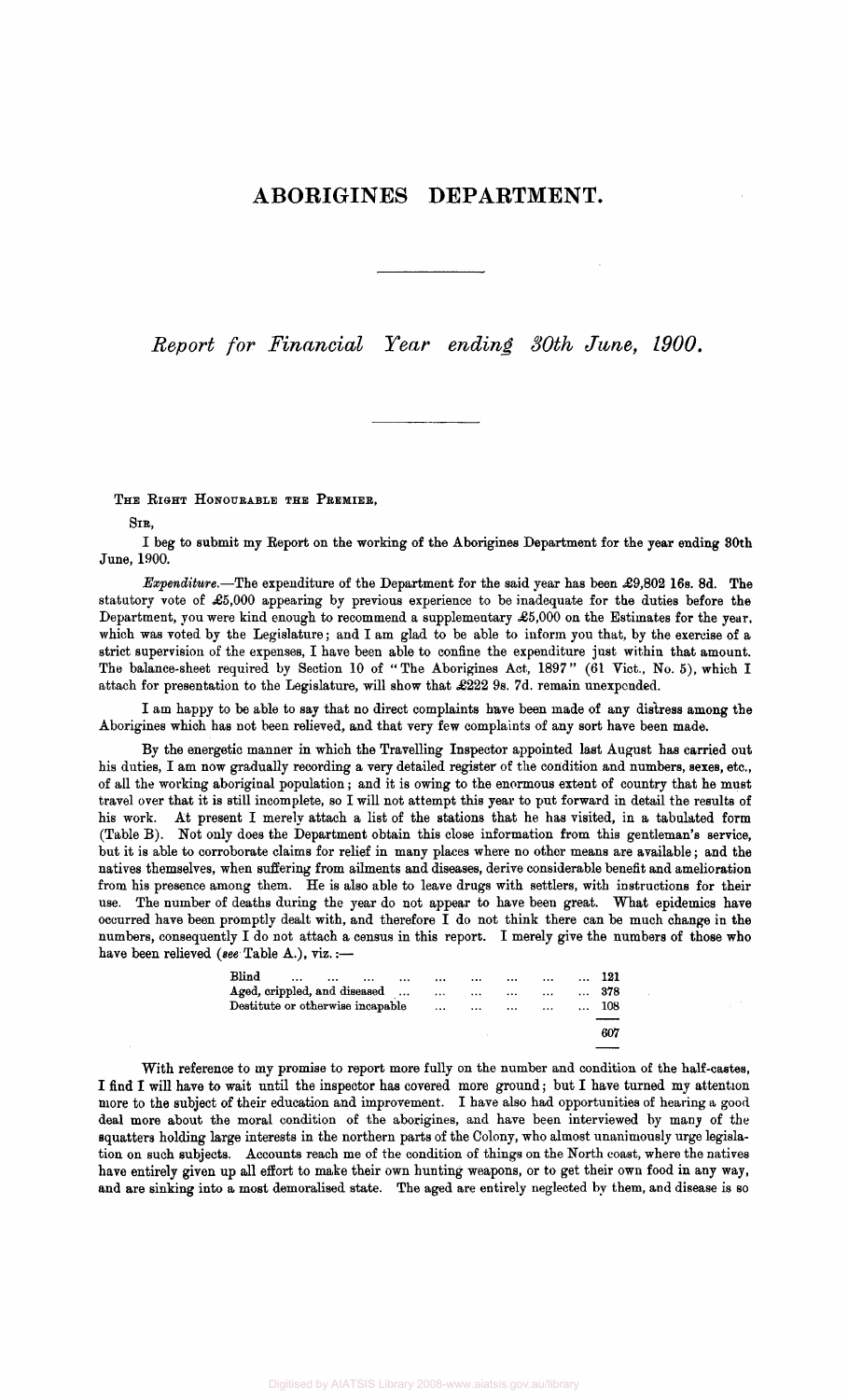on the increase that, unless proper action is taken, they will become a serious and growing charge on our finances. The new blankets of the red, white, and blue pattern, with crowns (which, by-the-bye, seem so appropriate to the sentiment of the current year), have found great favour, not only among the natives, but in the eyes of the whites also; the great advantage now is that no other blankets are made like them in the world, and I hope to be able to offer a regular supply annually of the same pattern. The cost of them is less than 6s. each delivered here. Everybody allows that they are far stronger and of warmer quality than those hitherto used.

*Report from Manager.*—The New Norcia Mission, Victoria Plains, supports and educates at present 58 boys and 42 girls. The usual annual sum  $(2450)$  has been paid to this institution.

*Institutions.*—The Native and Half-caste Institution, Middle Swan:—There have been 47 inmates, 19 boys and 28 girls. Of these 15 boys and 23 girls are on the relief list, a shilling a day being paid the boys up to the age of 14, and the girls to 16.

At the Trappist Mission at Beagle Bay a large number of natives are supported and educated, and their labour has been utilised in the shape of reproductive gardens. Pecuniary assistance has been given to this institution, as shown in my accounts.

The half-caste boy is still paid for at the Deaf and Dumb Institution, Perth, at the usual annual sum of  $\pounds25$ , and occasional help in the care of children has been given me by the Salvation Army, in whose praise for their readiness to help the Department I cannot speak too highly.

In addition to these I have established at Ellensbrook, on the South-West coast, a small farmhome for those who cannot be taken in to the above institutions. ' This is under the charge of a lady well experienced in the treatment of natives, who undertakes to teach those at the home in all branches of work which will make them able to earn their living, and also to read and write. There are now four inmates—a woman with two young children, and a girl recovering from late injuries.

Following on my remarks of last year, I instructed the Inspector to obtain, when possible, independent opinions as to the signing of contracts or otherwise from every settler whose station he visited. These opinions have been received from owners and managers of the following stations:— "Moorarie," " Nookawarra," and *"* Jimba Jimba," in the Murchison district; "Milgun," "Minilya," " Boolagooroo," " Point Cloates," " Williambury," and " Middalya," in the Gascoyne district; " Dairee Creek " and " Clifton Downs "in the Upper Gascoyne district; " Waroo," " Wogoola," and " Yannerie," in the Ashburton district; " Mundrabilla " in the Eucla district, and " Muccan " in the De Grey district. With one exception they are all strongly in favour of the law as it stands with regard to signing contracts for labour by natives, and the exception only dissents as far as it applies to what he calls ignorant and half-wild natives, who do not understand the conditions. I hear from another of these gentlemen that there are very few such, and therefore we may consider that the general opinion so far received is satisfied with the present law on the subject. Taking their opinions together, they are based upon the following facts:—

The private mission on Sunday Island, King Sound, is still in existence. By the quarterly reports which are sent to me, as one of the conditions of their occupation, there appear to be about 60 natives, on an average, cared for and taught throughout the year. Complaint is made of the frequent visits of Asiatic pearlers, whose influence is much against the improvement in the habits and lives of the natives, which is the first work of the missioners in charge.

An arrangement is in contemplation with the Department of Lands for giving employment to natives who cannot get work in the South-Eastern districts, on the Dumberning Area, near Narrogin Station; as it is reported to me that native labour is so unreliable and uncertain in these parts, and that white labour being more readily obtainable, the native labour is not now so much required as formerly. There are many able-bodied natives thus thrown out of employment, even though they are willing to work.

#### EMPLOYMENT.

- i. That the present system seems to be the only one under which natives can be employed with benefit to the employer and themselves.
- 2. The employer is protected from his servants being enticed away from their work by neighbours or travellers.
- 3. The natives are better fed, clothed, and attended to in sickness if under legal employment, and can secure their rights from their employer.
- 4. Numbers of natives would be turned adrift altogether and be a burden to the State if masters could not make sure of the services of their employees.

Following on a suggestion made in Parliament, I am taking steps towards the registration of native agreements by the remission to the Head Office of monthly lists; but it will be some time before this can be done with accuracy, from the scattered nature of the contracting agents' offices.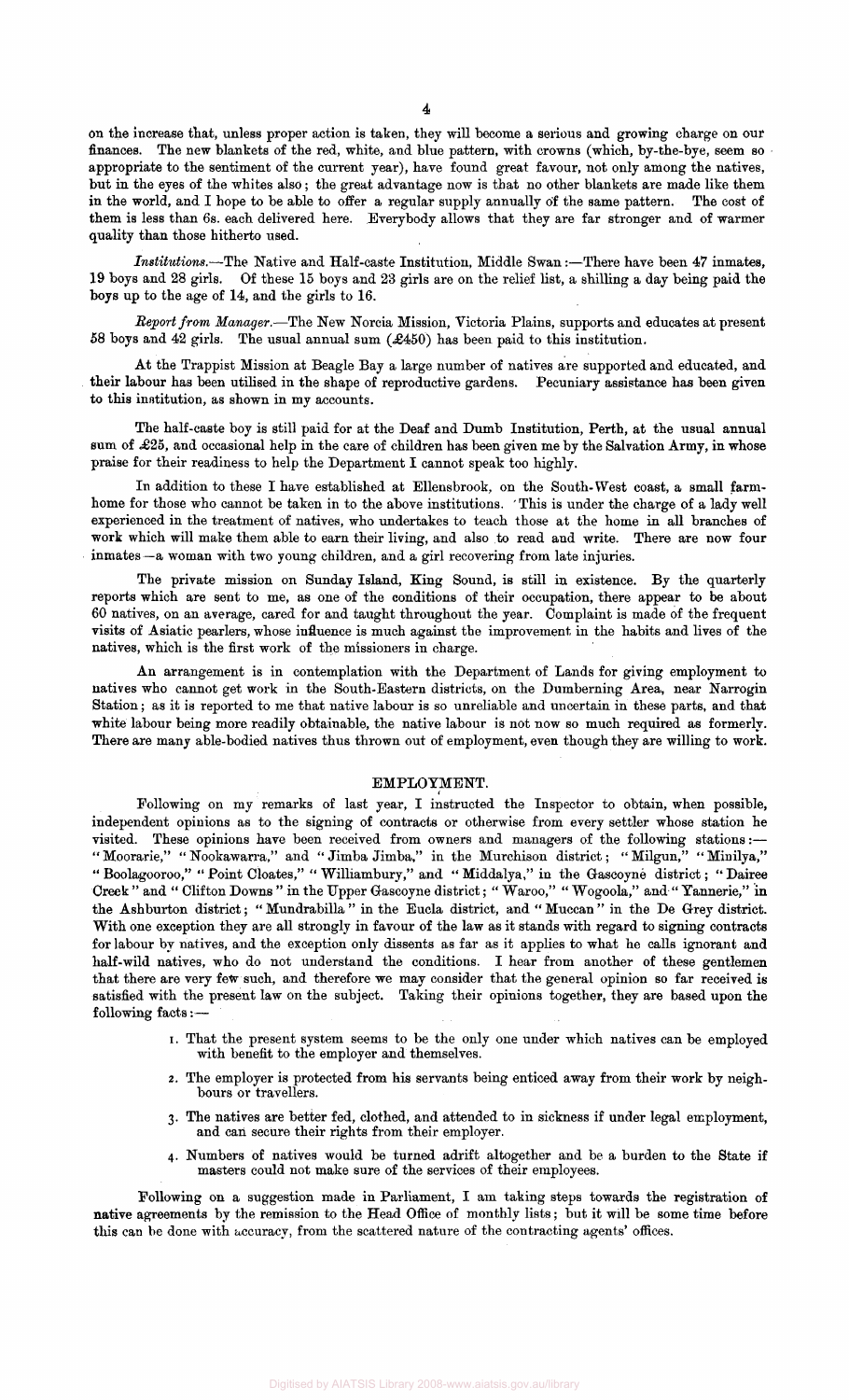#### KIMBERLEY DISTRICT.

In the Eastern portion the expenditure has been very much reduced in consequence of the quantity of game, and the number of relatives upon whom the aged and infirm can still rely. I considered it best only to distribute relief at the two centres of Hall's Creek and Wyndham, where any serious cases of destitution or illness might be dealt with. 1 am glad to say that the settlers throughout this portion of the Colony recognise the claims that their old natives have upon them.

In the West, at the Fitzroy, and at Derby and Broome, a good many destitute natives are still relieved, many being on the coastal country, where the aged and crippled are left for considerable periods in desolate country by the younger members of the tribes, who go elsewhere to obtain labour or food. During the last few months an epidemic has been raging, which is described as whooping cough and fever; about 15 persons are reported as having died near the Fitzroy Telegraph Station. The Medical Officer at Derby states it is the usual annual malarial epidemic to which the Fitzroy natives are liable owing to their mode of life, and he has arranged for quinine to be administered to the sufferers, which he thinks is all that can be done under the circumstances. Illness and some deaths are also reported from the Oscar Range Station and La Orange Bay. A considerable quantity of medicine has been forwarded to the stations in the whole of the Kimberley District throughout the year. The condition of things at Broome is not very satisfactory, owing to the large number of Mongolians and other Asiatics who congregate at this place; but I am considering measures to prevent the natives from being mixed with these people more than is absolutely necessary. A good many prisoners are sent to Rottnest Island from this district, the principal crime being the killing of cattle and sheep.

With the exception of the unsatisfactory state of the native question on the Pilbarra Goldfield, native matters have gone on very smoothly in the past; there is not much change in the numbers relieved at the various stations. Few, if any, convictions have been made, nor have I received any complaints as to the health or turbulence of natives employed or wild. One unfortunate occurrence took place at a far outlying station up the Oakover River, where the manager's life was attempted by some individuals of the " Peedong" native race who inhabit the unexplored wilds to the Eastward. They appear to have had a grudge against the manager, and attacked the station, seriously wounding him, while a stray spear killed the Resident Medical Officer, who happened to be visiting at the house. Three of the seven assailants who were brought to justice suffered the extreme penalty of the law. The Department, as usual, obtained a legal advocate for the accused on their trial, so that they should meet with all justice. I may here state that, whenever it is reported as necessary, counsel is employed.by the Department to defend natives charged with crime. During the year, by the courtesy of the Law Department, I have arranged that the depositions in all cases of conviction shall be submitted to me, so that I may call the attention of the Hon. the Attorney General to any sentences which may appear to be too harsh. Some such cases have occurred, and prisoners who have become so, either through their extreme ignorance or youth, have had their sentences remitted, and others transferred to reformatories from prison.

#### ASHBURTON, GASCOYNE, MURCHISON.

#### NORTH-WEST DISTRICT.

In these districts I have now a tolerably accurate knowledge of the condition of the working natives, and the details of their numbers, sexes, and support at the various stations throughout the districts. This is owing to the activity of the Travelling Inspector, who commenced his work in August, starting from the mouth of the Murchison and travelling up that river across to the Gascoyne, down it to its mouth, and then zig zag Northwards.

He has visited no less than 60 stations, and must have covered 2,000 miles of track or more. He reports that the natives throughout these districts are, as a rule, well fed and well treated by their employers. Many of them are brought up to do intelligent work, and, though several of the stations charge me for relief supplied to a few old and injured natives, a great number must on the other hand be kept going by the able-bodied ones who find work. Some stations do this themselves without charge. The inspector always ascertains and reports what rations per head are given to the working natives, and this is generally on a liberal scale, being, on the average, per week, 14lbs. flour, 12lbs. meat, 2lbs. sugar, 3 sticks tobacco, and sometimes some tea per man and woman. There are several children, both black and half-caste, but they seem to be taken care of and taught the ordinary work of the stations. When they are old enough, in all necessary cases I have had them forwarded to charitable institutions for care.

#### VICTORIA, CENTRAL, AND SOUTHERN DISTRICTS.

In these districts things are pretty much in the same condition as they have been for years. The native race here has been decimated for some years past, and the scattered remnants find casual work about the farms. A few hang about the towns, a considerable portion of them being relieved. In this part of the Colony the chief ailments are those arising from their careless exposure to the elements, To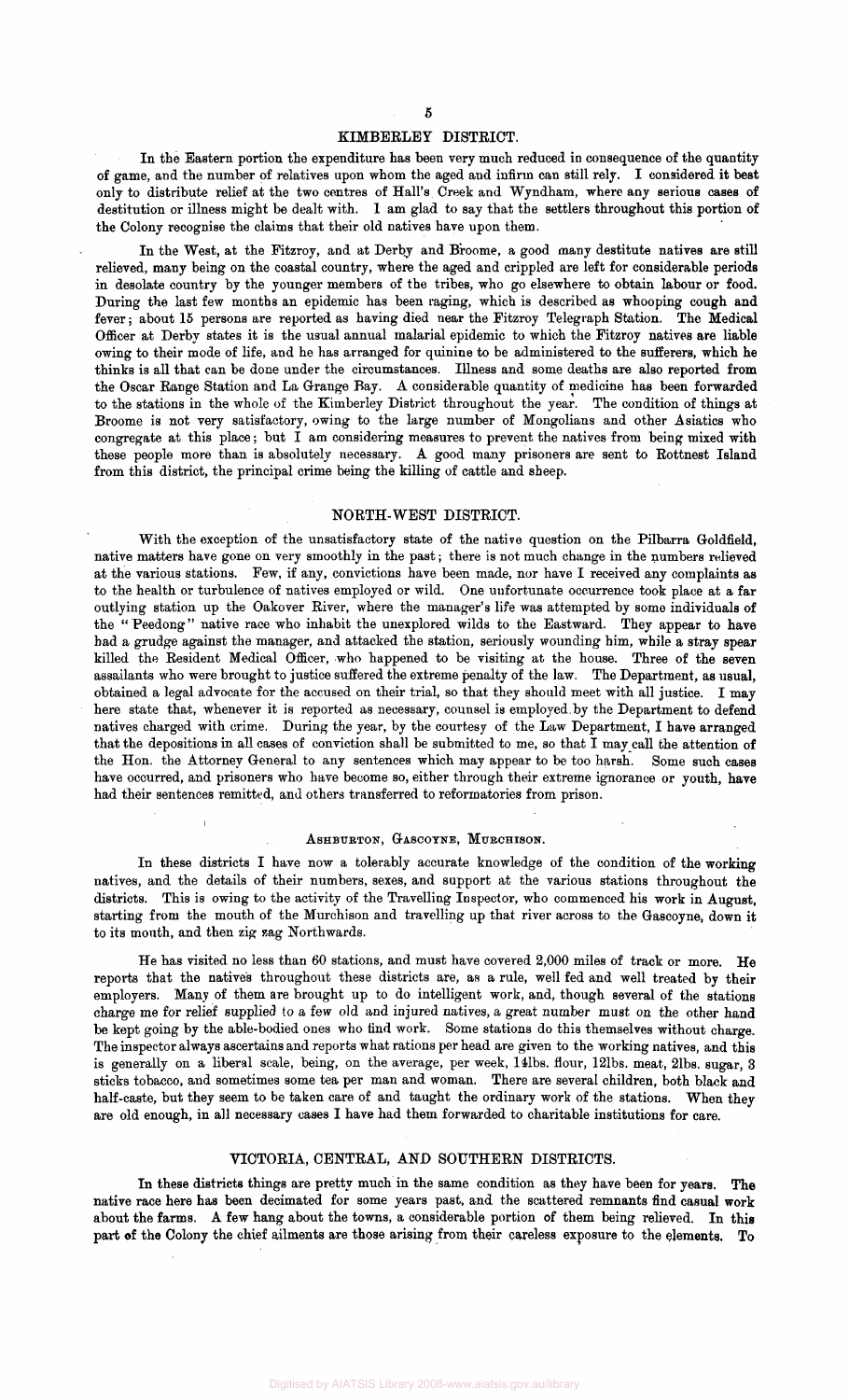a jar

grapple with this evil is difficult, as it is almost impossible to compel natives to take care of their health by inhabiting weather-proof shelters, even if the great cost of erecting could be met. The efforts I have made at Welshpool are an evidence of this ; of the three occupants whom I housed there, only one remains in residence, although I hope to hear of others who will be glad to avail themselves of the vacant huts.

#### EASTERN GOLDFIELDS.

I have reports from the police in these districts. The condition of the natives appears to have been but slightly affected by the civilisation of the country, and I am glad to say that their characters from a moral point of view are pretty good. As may be expected, they do not depend so much upon native game for their food, but they subsist in a large measure by begging, moving about the country in considerable numbers for this purpose. They meet with a good deal of kindness from the whites, but like all natives in contact with them they are careless of their health, and irregular as to their food and clothing. Every effort, however, is made to relieve any suffering. I am considering a request made to me by a leading member of the Kalgoorlie tribe to have all the natives of that district transferred to a reserve somewhere nearer the coast.

#### GENERAL.

Many of the public seem yet to be unaware of the change in the system of protection and relief to the aborigines. I hear frequent remarks still of the lavish and uncritical way in which Government money is being spent, and even in the Legislative Assembly and the public Press occasional charges of laxity have been made; but these have always been very vague, and, when it has been possible to make investigation, they have been found to be based on information obtained three or four years ago. A glance at the copy of the form in which claims for relief have now to be made will show that each claim is now closely scrutinised, so that there may be no unreasonable or unfounded claims allowed for assistance to the aged and destitute.

Favoured as I am by the advice and assistance of the Stipendiary Magistrates and Police throughout the Colony, I am able to make much closer inquiries than formerly. I must here express my thanks to the Police Force generally for their disinterested efforts in assisting me, and for the many good suggestions made by their members in special cases.

I must note that during the year a society known as the Aborigines' Friends Association has been established, which communicates its transactions to me, and in whose efforts I trust much good may result.

During the year I have visited many stations in the Eastern and Southern portions of the Colony for purposes of inquiry and inspection; among others the Avon Valley, Northam, York, Beverley, and as far East as Kellerberrin, Mount Stirling, and Mount Caroline; also Southwards to Katanning and Wagin. I have visited Rottnest and Ellensbrook; I have also been to Geraldton and Northampton.

I have caused to be distributed 1,987 blankets.

The correspondence of the Department is as follows:—Received, 856; forwarded, 930.

I have, etc.,

HENRY C. PRINSEP,

8th August, 1900.

Chief Protector of Aborigines.

Digitised by AIATSIS Library 2008-www.aiatsis.gov.au/library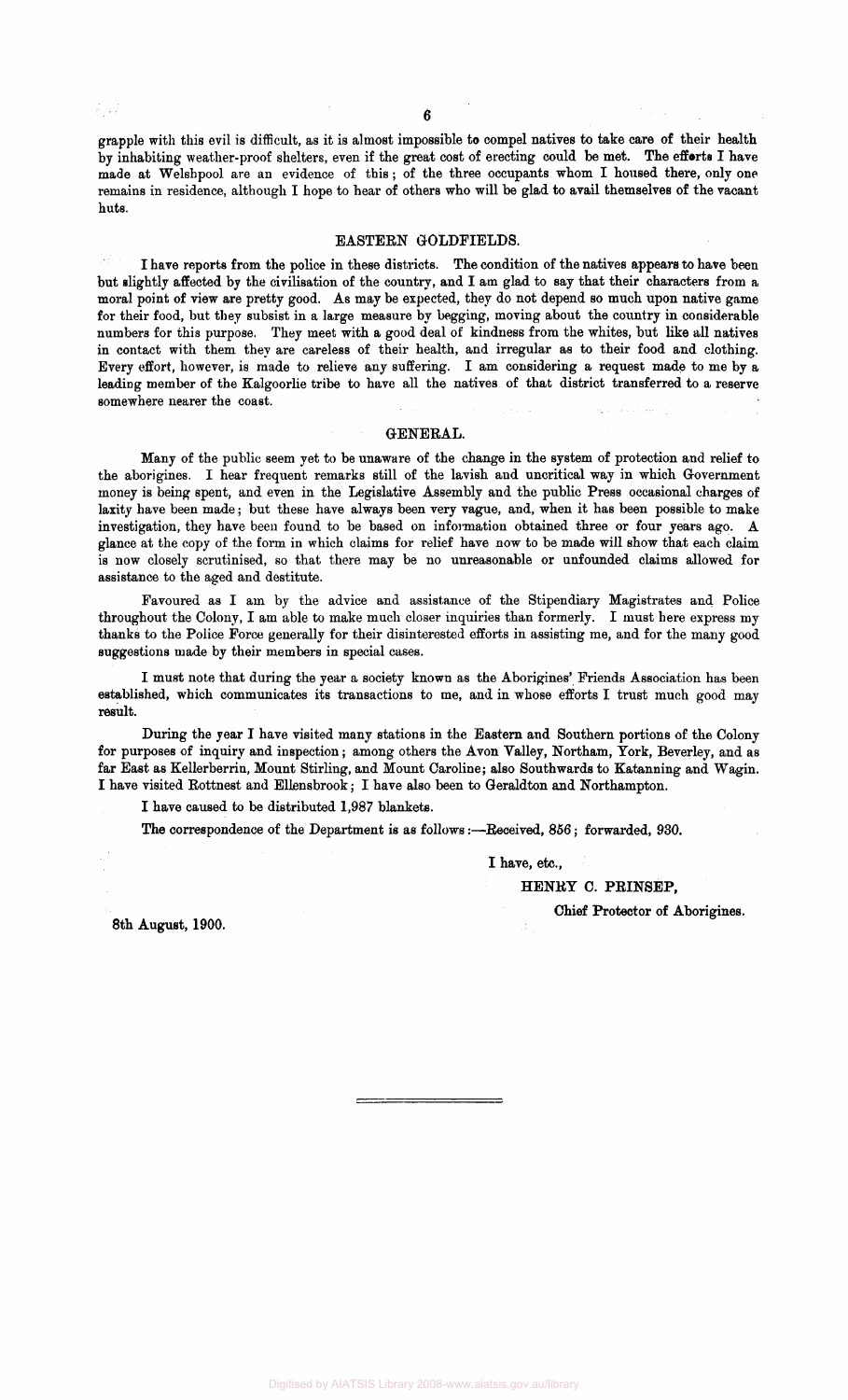## TABLE A.

## *Details of Belief to Aborigines and Half-castes in Western Australia (not including those in Institutions).*

 $\ddot{\phantom{a}}$ 

 $\bar{z}$ 

| District.                       | Station and Owner.                                                                                                                                                                                                                                                                                                                                                                                                                                             | Blind.                                                                                                        |                                                                                                                | Aged, infirm,<br>diseased, or<br>crippled.                                                              |                                                                                                           | Destitute,<br>or otherwise<br>prevented from<br>gaining living.                                                                                         |                                                                                                                                                | Total Natives.                                                            |                                                                        |
|---------------------------------|----------------------------------------------------------------------------------------------------------------------------------------------------------------------------------------------------------------------------------------------------------------------------------------------------------------------------------------------------------------------------------------------------------------------------------------------------------------|---------------------------------------------------------------------------------------------------------------|----------------------------------------------------------------------------------------------------------------|---------------------------------------------------------------------------------------------------------|-----------------------------------------------------------------------------------------------------------|---------------------------------------------------------------------------------------------------------------------------------------------------------|------------------------------------------------------------------------------------------------------------------------------------------------|---------------------------------------------------------------------------|------------------------------------------------------------------------|
|                                 |                                                                                                                                                                                                                                                                                                                                                                                                                                                                |                                                                                                               | Male. Female.                                                                                                  | Male.                                                                                                   | Female.                                                                                                   | Male.                                                                                                                                                   | Female.                                                                                                                                        | Male.                                                                     | Female.                                                                |
| KIMBERLEY, EAST                 | Kedall, Hall's Creek<br>$\ddotsc$<br>$\cdots$<br>Buchanan, Gordon Bros.<br>$\ddotsc$<br>O'Brien, P. C., Argyle Station                                                                                                                                                                                                                                                                                                                                         | 1<br>$\boldsymbol{2}$<br>$\ddot{\phantom{a}}$                                                                 | $\cdots$<br>$\cdots$<br>$\cdots$                                                                               | 2<br>3<br>                                                                                              | 5<br>2<br>1                                                                                               | $\cdots$<br>$\cdots$<br>$\cdots$                                                                                                                        | $\cdots$<br>$\cdots$<br>$\cdots$                                                                                                               | 3<br>3<br>$\ldots$                                                        | 5<br>4<br>1                                                            |
| KIMBERLEY, WEST                 | Annear, C. J., Telegraph Station,<br>Fitzroy                                                                                                                                                                                                                                                                                                                                                                                                                   | 2                                                                                                             | 5                                                                                                              | $\bf{2}$                                                                                                | 5                                                                                                         | 1                                                                                                                                                       | 2                                                                                                                                              | 7                                                                         | 10                                                                     |
|                                 | P.C., Police Station.<br>Spong,<br>Fitzroy<br>$\cdots$<br>$\sim 10^{-11}$<br>$\ldots$<br>Prideaux, F. J., Telegraph Sta-                                                                                                                                                                                                                                                                                                                                       | $\cdots$                                                                                                      | 1                                                                                                              | $\cdots$                                                                                                | 2                                                                                                         | 2                                                                                                                                                       | 2                                                                                                                                              | 2                                                                         | 5                                                                      |
|                                 | tion, Woolal<br>$\sim$<br>$\cdots$<br>$\bullet$ .<br><br>$\bullet$<br>Tuckett, F. W., La Grange Bay<br>Roe, G. H., Thangoo<br>$\ddotsc$<br>$\cdots$                                                                                                                                                                                                                                                                                                            | 1<br>1<br>1                                                                                                   | $\cdots$<br>5<br>$\boldsymbol{2}$                                                                              | 5<br>3<br>1                                                                                             | 7<br>16<br>2                                                                                              | $\cdots$<br>$\cdots$<br>$\cdots$                                                                                                                        | $\ldots$<br>$\cdots$<br>$\ldots$                                                                                                               | 6<br>4<br>2                                                               | 7<br>21<br>4                                                           |
| NORTH-WEST<br>$\ddotsc$         | Roebourne and Cossack, N.W.<br>Mercantile Co.<br>$\cdots$<br>$\cdots$<br>Sergt. Smyth, Marble Bar<br>$\cdots$<br>Meares and Cusack, Tambrey<br>Robinson Bros., Mt. Florence                                                                                                                                                                                                                                                                                    | $\cdots$<br>1<br>$\cdots$<br>$\cdots$                                                                         | $\boldsymbol{2}$<br>$\cdots$<br>1<br>3                                                                         | .<br>3<br>$\cdots$<br>$\cdots$                                                                          | 1<br>1<br>1<br>$\ddotsc$                                                                                  | $\cdots$<br>$\cdots$<br>$\ddotsc$<br>$\cdots$                                                                                                           | <br>$\ddotsc$<br>$\ldots$<br>$\ddot{\phantom{1}}$                                                                                              | 2<br>2<br>1<br>.                                                          | 1<br>3<br>1<br>3                                                       |
|                                 | Gillam, A. C., Chiritta<br>$\cdots$<br>McRae & Straker, Croydon<br>$\ddotsc$<br>James, P.C., Table Land<br>$\cdots$<br>Lockyer, A., Spring Station<br>$\ddotsc$<br>Padbury & Loton, Millstream<br>Meares, Withnell, Sherlock                                                                                                                                                                                                                                   | 2<br>2<br>1<br>$\overline{\mathbf{2}}$<br>$\mathbf{1}$<br>3                                                   | 1<br>1<br>1<br>4<br>1<br>5                                                                                     | $\cdots$<br>$\cdots$<br>$\ddotsc$<br>$\sim$ $\sim$ $\sim$<br>1                                          | $\cdots$<br>$\cdots$<br>4<br>.<br>$\cdots$                                                                | <br>.<br>$\cdots$<br>$\cdots$<br>$\cdots$                                                                                                               | $\ddotsc$<br>$\cdots$<br>$\cdots$<br>$\ddotsc$<br>$\cdots$                                                                                     | 2<br>2<br>2<br>2<br>2<br>3                                                | 1<br>1<br>Ą.<br>4<br>$\mathbf 1$<br>5                                  |
|                                 | $\dddotsc$<br>Brockman Bros., Corunna<br>$\cdots$<br>Mackay Bros., Mundabullonga<br>Munro, Hogarth<br>$\cdots$                                                                                                                                                                                                                                                                                                                                                 | 1<br>2<br>$\cdots$                                                                                            | $\ldots$<br>$\cdots$<br>$\cdots$                                                                               | $\ldots$<br>$\ddotsc$<br>8<br>$\cdots$                                                                  | <br>$\cdots$<br>3<br>4                                                                                    | $\ddotsc$<br>$\cdots$<br>$\cdots$<br>.                                                                                                                  | $\cdots$<br>4<br>$\cdots$<br>4                                                                                                                 | 1<br>10<br>$\cdots$                                                       | 4<br>3<br>8                                                            |
| ASHBURTON<br>$\cdots$           | Higham, H., Tanutarra<br>$\cdots$<br>Harris Bros., Yanerie<br>$\cdots$                                                                                                                                                                                                                                                                                                                                                                                         | 1<br>$\cdots$                                                                                                 | 1<br>1                                                                                                         | 1<br>$\cdots$                                                                                           | 1<br>2                                                                                                    | $\cdots$<br>$\cdots$                                                                                                                                    | $\cdots$<br>$\cdots$                                                                                                                           | 2<br>1                                                                    | 2<br>2                                                                 |
| GASCOYNE<br>$\sim$<br>$\ldots$  | Rogers, P.C., Sharks Bay<br>$\cdots$<br>Sunter, P.C., Junction<br>$\ddotsc$<br>Brockman, G. J., Minilya<br>$\cdots$<br>Bunbury, M. C. R., Williambury<br>Thompson, R., Hamelin<br>$\cdots$<br>Burt, E. A., Bangemall<br>$\ddotsc$<br>Duffy, P.C., Thomas River<br>$\ddotsc$<br>Bush, R. E., Clifton Downs<br>$\ldots$<br>Baston, G., Carnarvon<br>$\cdots$<br>Campbell, R., Bullagooroo<br>$\cdots$<br>Lefroy, G. W., Yangerabiddi<br>$\ddotsc$                | $\cdots$<br>1<br>$\ldots$<br>2<br>1<br>$\cdots$<br>$\cdots$<br>$\cdots$<br>$\cdots$<br><br>1                  | $\cdots$<br>1<br>$\mathbf 1$<br>$\bf{2}$<br>$\cdots$<br>$\cdots$<br>$\cdots$<br>2<br>$\cdots$<br>$\cdots$<br>3 | 3<br>2<br>6<br>1<br>1<br>1<br>3<br>$\cdots$<br>7<br>4<br>$\ddotsc$                                      | $\mathbf{1}$<br>8<br>1<br>3<br>10<br>3<br>1<br>6<br>14<br>$\cdots$<br>$\cdots$                            | $\ddotsc$<br>$\cdots$<br>$\cdots$<br>$\cdots$<br>$\ddotsc$<br>$\ldots$<br>$\cdots$<br>$\bullet$ $\bullet$ $\bullet$<br>$\cdots$<br>$\cdots$<br>$\cdots$ | $\ddotsc$<br>$\cdots$<br>$\cdots$<br>$\cdots$<br>$\cdots$<br>$\cdots$<br>$\cdots$<br><br>$\cdots$<br>$\cdots$<br>$\cdots$                      | 3<br>3<br>6<br>3<br>2<br>$\cdot$ 1<br>3<br>$\cdots$<br>$\bf{7}$<br>4<br>1 | ı<br>9<br>$\boldsymbol{2}$<br>5<br>10<br>3<br>1<br>8<br>14<br>$\bf{3}$ |
| MURCHISON<br>$\ldots$           | Byrne, P. C., Peak Hill<br>$\ddotsc$<br>Binning, P. C., Mt. Wittenoom<br>Gordon, P. C., Mt. Gould<br>$\cdots$<br>Nairn, J., Byro<br>$\ddotsc$<br>$\ddotsc$<br>$\cdots$<br>Aitken, J., Milly Milly<br>$\cdots$<br>Steele Bros., Smythe, Manifred<br>Dixon, E., Nannine<br>$\ddotsc$<br>$\cdots$<br>Mackay, J., Abbott's<br>.<br>$\cdots$<br>Ogilvie, A., Murchison H.<br>$\cdots$<br>Wittenoom, F., Boolardy<br>$\ddotsc$<br>Davis, G., Yarra Yarra<br>$\cdots$ | 1<br>1<br>5<br>$\cdots$<br>1<br>$\cdots$<br>$\cdots$<br>$\cdots$<br>$\cdots$<br>$\cdots$<br>$\cdots$          | $\cdots$<br>$\cdots$<br><br>$\cdots$<br>1<br>$\cdots$<br>$\cdots$<br>$\cdots$<br>1<br>4<br>3                   | $\mathbf 1$<br>3<br>8<br>1<br>$\cdots$<br>1<br>$\cdots$<br>$\cdots$<br>$\cdots$<br>$\cdots$<br>$\cdots$ | 2<br>8<br>8<br><br>.<br>2<br>2<br>2<br>3<br><br>1                                                         | $\ddotsc$<br>$\ddotsc$<br>$\bullet$ $\bullet$<br>$\ddotsc$<br>$\ddotsc$<br>$\ddotsc$<br>$\cdots$<br>. .<br>$\cdots$<br>$\cdots$<br>.                    | $\sim$ $\sim$ $\sim$<br>$\cdots$<br>$\ddotsc$<br>$\cdots$<br>$\cdots$<br>$\cdots$<br>$\cdots$<br>$\cdots$<br>$\ldots$<br>$\cdots$<br>$\ddotsc$ | 1<br>4<br>13<br>1<br>1<br>1<br>$\cdots$<br>$\cdots$<br>1<br><br>3         | 3<br>8<br>8<br>1<br>2<br>$\bf{2}$<br>2<br>3<br>4<br>$\mathbf{1}$       |
| VICTORIA                        | McPherson, J., Arrino<br>$\ddotsc$<br>Hardy, P.C., Gullewa<br>$\cdots$<br>Long Bros., Cooroo<br>$\cdots$<br>$\cdots$<br>McGuiniss, Field's Find<br>$\cdots$<br>Walsh & Son, Mileura<br>$\cdots$<br>Sharpe, J., Wooleen<br>$\ddotsc$<br>$\cdots$<br>Broad, R., Wydgee<br>$\cdots$<br>Wainwright & Co., Geraldton<br>Woolf, T., Northampton<br>$\ddotsc$<br>White, J., Rothesay<br>$\ddotsc$<br>$\cdots$<br>Pollard, P.C., Yalgoo<br>$\cdots$<br>$\cdots$        | $\cdots$<br>$\cdots$<br>$\cdots$<br>$\cdots$<br>2<br>$\cdots$<br>$\ddotsc$<br>1<br>1<br>$\ddotsc$<br>$\cdots$ | 1<br>$\cdots$<br>$\cdots$<br>$\cdots$<br>1<br>2<br>$\cdots$<br>$\bf{3}$<br>13<br>$\cdots$<br>$\cdots$          | $\cdots$<br>2<br>2<br>T<br>$\cdots$<br>1<br>$\ddotsc$<br>$\cdots$<br>$\cdots$<br>ı<br>1                 | $\cdots$<br>2<br>$\cdots$<br>1<br>$\ddot{\phantom{1}}$<br>2<br>2<br>$\cdots$<br>$\cdots$<br>$\cdots$<br>5 | $\cdots$<br>$\cdots$<br>$\sim$ 1. $\sim$<br>$\cdots$<br>$\cdots$<br>$\cdots$<br>$\ddotsc$<br>$\cdots$<br>1<br>ı<br>1                                    | $\ddotsc$<br>$\ddotsc$<br><br>.<br>$\cdots$<br>$\cdots$<br>.<br>3<br>1<br>$\cdots$<br>1                                                        | $\cdots$<br>2<br>2<br>1<br>2<br>1<br><br>$\boldsymbol{6}$<br>3<br>1<br>2  | 1<br>$\bf{2}$<br>1<br>1<br>4<br>$\boldsymbol{2}$<br>1<br>13<br>1<br>6  |
| CENTRAL<br>$\ddot{\phantom{0}}$ | Cornwall, W.<br>$\ddotsc$<br>Dunmall, H., Wandering<br>$\ddotsc$<br>Hall, A., Watonning<br>$\cdots$<br>$\cdots$<br>Chitty, C., Badbatting<br>$\cdots$<br>Scott, J., Bridgetown (temporary)                                                                                                                                                                                                                                                                     | $\cdots$<br>$\cdots$<br>$\cdots$<br>$\ddotsc$<br>$\cdots$                                                     | 3<br>$\cdots$<br>$\ldots$<br>$\ddotsc$<br>i                                                                    | $\cdots$<br>.<br>1<br><br>$\cdots$                                                                      | .<br>T.<br>3<br>1<br>$\cdots$                                                                             | .<br>.<br>$\cdots$<br>$\cdots$<br>$\ldots$                                                                                                              | .<br>$\cdots$<br>$\ddotsc$<br>$\cdots$<br>$\cdots$                                                                                             | $\cdots$<br>$\cdots$<br>1<br>$\ddotsc$<br>$\cdots$                        | 3<br>1<br>3<br>1<br>                                                   |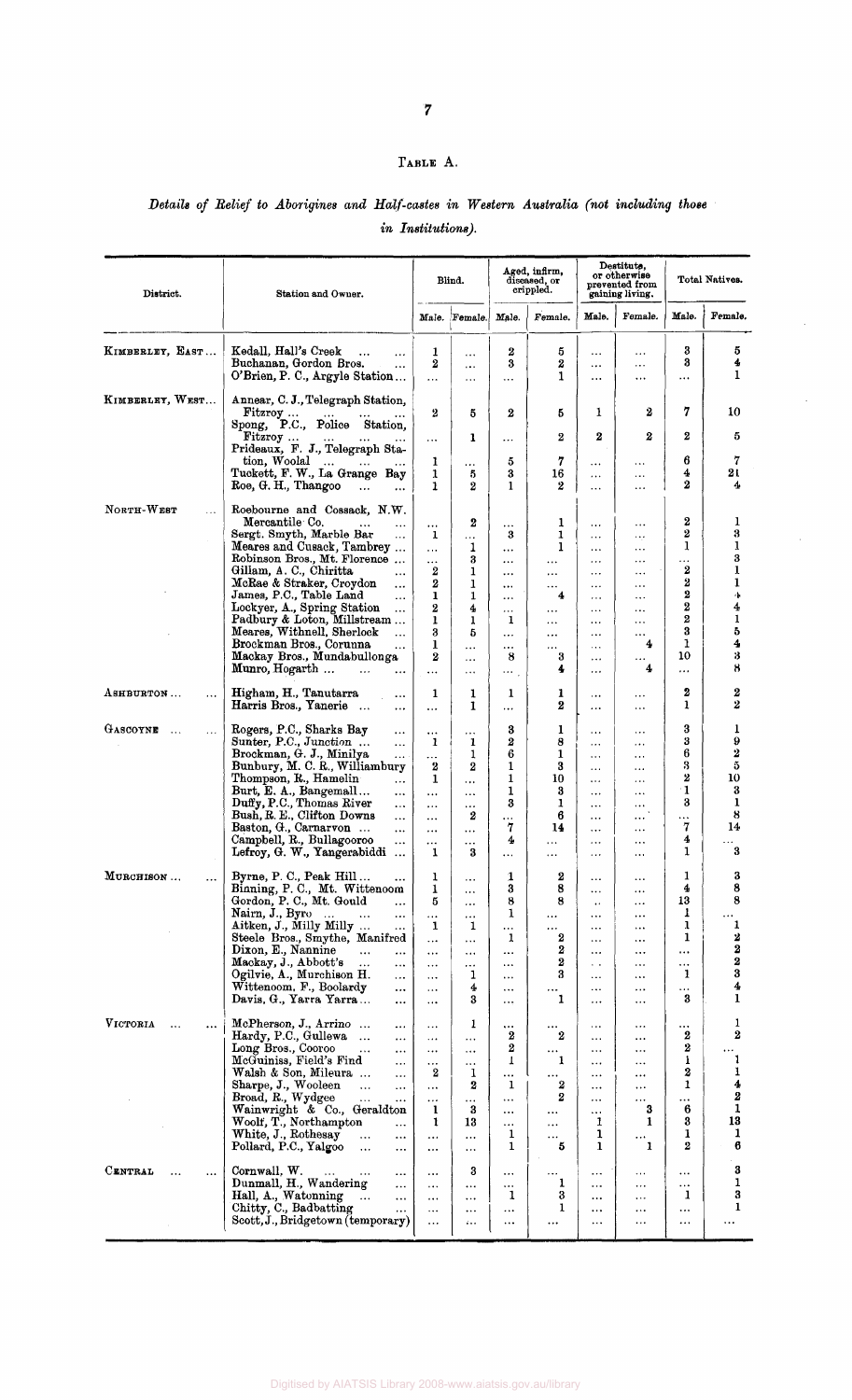TABLE *A.—continued.* 

| District.                 | Station and Owner.                                                     |                      | Blind.                           |                         | Aged, infirm,<br>diseased, or<br>crippled. |                                                   | Destitute, or<br>otherwise pre-<br>vented from gain-<br>ing living. |                      | Total Natives.          |  |
|---------------------------|------------------------------------------------------------------------|----------------------|----------------------------------|-------------------------|--------------------------------------------|---------------------------------------------------|---------------------------------------------------------------------|----------------------|-------------------------|--|
|                           |                                                                        | Male.                | Female.                          | Male.                   | Female.                                    | Male.                                             | Female.                                                             | Male.                | Female.                 |  |
| CENTRAL-continued.        | Maddock, G., Wilgoyne<br>$\cdots$                                      | $\cdots$             | 1                                | 1                       | 2                                          | $\cdots$                                          | $\cdots$                                                            | 1                    | 3                       |  |
|                           | Clinch, A., Moora<br>$\ddotsc$<br>$\cdots$                             | $\cdots$             | $\cdots$                         | 1                       | 1                                          | $\ldots$                                          | $\cdots$ .                                                          | 1                    | 1                       |  |
|                           | Piesse, A. E., Katanning<br>$\cdots$                                   | $\cdots$             | $\cdots$                         | $\cdots$                | 1                                          | $\ldots$                                          | $\ddotsc$                                                           | $\cdots$             | $\mathbf{1}$            |  |
|                           | Giblett, M., Dingup<br>$\cdots$<br>$\cdots$                            | $\cdots$             | $\cdots$                         | 1                       | 3                                          | $\cdots$                                          | $\cdots$                                                            | $\mathbf{1}$         | $\bf{3}$                |  |
|                           | Davies, C., Tibradden<br>$\ldots$                                      | .                    | $\cdots$                         | 3                       | $\cdots$                                   | $\ldots$                                          | $\ldots$                                                            | 3                    |                         |  |
|                           | Walton, G., Wogola<br>$\cdots$<br>.                                    | $\cdots$             | $\cdots$                         | 1                       | 1                                          | $\cdots$                                          | $\cdots$                                                            | 1                    | 1                       |  |
|                           |                                                                        |                      |                                  |                         |                                            |                                                   |                                                                     |                      |                         |  |
| SOUTH-WEST<br>$\ldots$    | Brockman & Holtzmann, Bunbury                                          | $\cdots$             | $\cdots$                         | 3                       | 1                                          | $\ddotsc$                                         | $\cdots$                                                            | 3                    | 1                       |  |
|                           | Bussell, E., Ellensbrook<br>$\cdots$                                   | $\ddotsc$            | $\cdots$                         | $\cdots$                | $\alpha$ is as:                            | $\cdots$                                          | 4                                                                   | $\cdots$             | 4                       |  |
|                           | Harris, -, Katanning<br>$\ldots$                                       | $\cdots$             | 1                                | .                       | 3                                          | $\cdots$                                          | $\cdots$                                                            | $\cdots$             | 4                       |  |
|                           | Jones, W., jun., Williams<br>$\cdots$                                  | $\ldots$             | $\cdots$                         | 3                       | 1                                          | $\cdots$                                          | $\ddotsc$                                                           | 3                    | 1                       |  |
|                           | Lockhart, R., Busselton<br>$\ldots$                                    | $\cdots$             | $\ddotsc$                        | ı                       | $\sim$ $\sim$                              | $\cdots$                                          | $\cdots$                                                            | ı                    |                         |  |
|                           | Moore, J. W., Blackwood<br>.                                           | 1                    | $\cdots$                         | 1                       | 2                                          | $\cdots$                                          | $\cdots$                                                            | $\boldsymbol{2}$     | $\boldsymbol{2}$        |  |
|                           | Muir, T., Deeside<br>$\ddotsc$<br>$\cdots$                             | $\cdots$             | $\ddotsc$                        | 2                       | ı                                          | .                                                 | н.                                                                  | $\boldsymbol{2}$     | 1                       |  |
|                           | Smith, C. C., Beverley<br>$\cdots$                                     | $\ldots$             | $\cdots$                         | 4                       | 5<br>3                                     | $\cdots$                                          | $\cdots$                                                            | 4                    | 5<br>5                  |  |
|                           | Parker, J. T., Greenhills<br>$\cdots$                                  | $\epsilon \sim 1$    | $\cdots$                         | 3<br>1                  | 1                                          | $\ldots$                                          | $\bf{2}$                                                            | 3<br>1               | $\bf{l}$                |  |
|                           | Smith, H., Beverley<br>$\ddotsc$<br>$\cdots$<br>Heal, C. & J., Carolin | $\ldots$ .           | $\cdots$                         | 3                       | 3                                          | $\cdots$<br>$\mathcal{L}_{\bullet\bullet\bullet}$ | $\ddotsc$                                                           | 3                    | 3                       |  |
|                           | $\dddot{\bullet}$<br>$\cdots$<br>Edwards, C., York                     | $\cdots$             | $\cdots$                         | $\boldsymbol{2}$        | 2                                          |                                                   | $\cdots$                                                            | $\bf{2}$             | 2                       |  |
|                           | $\ddotsc$<br>$\cdots$<br>Spratt, M. A., Arthur R.                      | $\cdots$             | $\cdots$                         | 3                       | 6                                          | $\ldots$<br>3                                     | $\ldots$<br>3                                                       | 6                    | $\bf{9}$                |  |
|                           | $\mathcal{L}_{\mathbf{r}}$<br>Hamersley, E., Williams                  | $\cdots$             | $\cdots$<br>1                    | 2                       | 1                                          |                                                   |                                                                     | $\boldsymbol{2}$     | $\overline{\mathbf{2}}$ |  |
|                           | $\cdots$<br>Meares, R. G. M., Northam                                  | $\sim 100$           |                                  | $\boldsymbol{2}$        | 1                                          | $\ldots$                                          | $\cdots$                                                            | 2                    | $\mathbf{1}$            |  |
|                           | $\cdots$<br>Leake, R. B., York                                         | $\sim$ $\sim$ $\sim$ | $\cdots$                         | 1                       | 1                                          | $\cdots$                                          | $\cdots$                                                            | 1                    | ı                       |  |
|                           | $\cdots$<br>New Norcia, Newcastle D.                                   | $\cdots$             | $\cdots$                         | 2                       | 1                                          | $\cdots$<br>$\ddotsc$                             | $\ldots$<br>$\cdots$                                                | $\boldsymbol{2}$     | $\mathbf{1}$            |  |
|                           | $\cdots$<br>Adams, J. Mangowine<br>$\cdots$                            | $\cdots$             | $\cdots$<br>$\ldots$             | $\overline{2}$          | 1                                          | $\ddotsc$                                         | $\ldots$                                                            | $\boldsymbol{2}$     | 1                       |  |
|                           | Tuckey, C., Mandurah<br>$\cdots$                                       | $\ldots$             |                                  | $\cdots$                | 1                                          | $\cdots$                                          | 4                                                                   | 1                    | 4                       |  |
|                           | Drummond, J., Yatheroo<br>$\cdots$                                     | $\cdots$<br>$\cdots$ | $\cdots$<br>$\sim$ $\sim$ $\sim$ | $\boldsymbol{2}$        | $\ddotsc$                                  |                                                   | $\ldots$                                                            | $\boldsymbol{2}$     |                         |  |
|                           | Wells, E., Bindoon, Guildford                                          | $\cdots$             | $\sim$ $\sim$ $\sim$             | $\bf{2}$                | .                                          | og e<br>$\ldots$                                  | $\cdots$                                                            | $\boldsymbol{2}$     | $\cdots$                |  |
|                           | Swan<br>$\cdots$<br>$\cdots$                                           | $\ddotsc$            | $\cdots$                         | $\overline{2}$          | 6                                          | 2                                                 | 8                                                                   | 4                    | 14 <sub>1</sub>         |  |
|                           | Brockman, F. L., Vasse<br>$\cdots$                                     | $\ldots$             | $\ldots$                         | 1                       | 1                                          | $\ddotsc$                                         | $\ldots$                                                            | ı                    | 1                       |  |
|                           | Brown, C. F., Vasse<br>$\ddotsc$<br>$\cdots$                           | $\cdots$             | $\ldots$                         | $\overline{\mathbf{2}}$ | 1                                          | $\cdots$                                          | 3                                                                   | $\bf{2}$             | 4                       |  |
|                           | Cowcher, G. S. F., Williams<br>$\mathbf{L}$                            | $\cdots$             | $\cdots$                         | $\boldsymbol{2}$        | t                                          | $\cdots$                                          | $\cdots$                                                            | 2                    | 1                       |  |
|                           | Wall, P.C., Mt. Barker<br>$\mathbf{r}$ , $\mathbf{r}$ ,                | $\cdots$             | $\cdots$                         | 1                       | 1                                          | $\cdots$                                          | $\ldots$                                                            | 1                    |                         |  |
|                           | Parker, J. and W., York<br>$\ldots$                                    | بالورد               | $\cdots$                         | $\cdots$                |                                            | 3                                                 | 8                                                                   | 3                    | 8                       |  |
|                           | Clarkson, B. D., Newcastle<br>$\ldots$                                 | $\cdots$             | $\cdots$                         | $\cdots$                | T.                                         | $\ldots$                                          | $\cdots$                                                            | $\cdots$             |                         |  |
|                           | Bevell, J., Mullalyup<br>$\cdots$<br>$\cdots$                          | $\cdots$             | $\cdots$                         | $\cdots$                | 1                                          | $\cdots$                                          | $\bullet$ $\bullet$ $\bullet$                                       | $\cdots$             |                         |  |
|                           | Tyler, P.C., Perth<br>$\ddotsc$<br>$\cdots$                            | $\cdots$             | $\cdots$                         | $\cdots$                | $\cdots$                                   | 8                                                 | 6                                                                   | 8                    | 6                       |  |
|                           | Beverley<br>$\cdots$<br>$\cdots$<br>$\cdots$                           | $\cdots$             | $\sim$ $\sim$ $\sim$             | 1                       | 1                                          | $\ldots$                                          | $\cdots$                                                            | ı                    | $\mathbf{1}$            |  |
|                           | Horley, A. G., Arthur<br>$\ddotsc$<br>$\cdots$                         | $\cdots$             | $\ldots$                         | $\overline{2}$          | 3                                          | $\ldots$                                          | $\cdots$                                                            | 2                    | 3                       |  |
|                           |                                                                        |                      |                                  |                         |                                            | $\boldsymbol{2}$                                  |                                                                     |                      |                         |  |
| SOUTH-EASTERN<br>$\cdots$ | Barnett, E., Albany<br>$\cdots$<br>$\cdots$                            | $\cdots$             | $\cdots$                         | $\cdots$                |                                            |                                                   | 1                                                                   | $\boldsymbol{2}$     | ı<br>3                  |  |
|                           | Daw, F., Esperance<br>$\cdots$<br>$\ddotsc$<br>Gorman, G., Bremer Bay  | $\cdots$             | $\sim$ $\sim$                    | 6                       | 3                                          | .<br>5                                            | 5                                                                   | 6<br>5.              | 5                       |  |
|                           | .<br>McGill, Kennedy, Mandra Bella,                                    | .                    | $\cdots$                         | $\cdots$                | $\cdots$                                   |                                                   |                                                                     |                      |                         |  |
|                           | Eucla<br>$\sim$                                                        |                      |                                  | 6                       | 2                                          | 1                                                 | 4                                                                   | 7                    | 6                       |  |
|                           | $\cdots$<br>Taylor, Campbell, Lynburne                                 | $\cdots$             | $\cdots$                         | 1                       | 1                                          |                                                   |                                                                     | 1                    | 1                       |  |
|                           | Hassell, A. Y., Janamonyup                                             | $\cdots$             | $\cdots$                         |                         | 5                                          | $\cdots$                                          | $\cdots$                                                            |                      | $\bf 5$                 |  |
|                           | Moir, J., Cape Riche                                                   | $\cdots$<br>$\cdots$ | $\cdots$                         | $\cdots$                |                                            | $\cdots$                                          | $\bullet$ $\bullet$ $\bullet$ .<br>3                                | $\cdots$<br>$\cdots$ | 3                       |  |
|                           | Ponton Bros. & Sharp, Israelite                                        |                      | $\cdots$                         | $\cdots$                | $\cdots$                                   | $\cdots$                                          |                                                                     |                      |                         |  |
|                           | Bay<br>$\cdots$<br>$\cdots$<br>$\ddotsc$<br>$\cdots$                   | $\cdots$             | $\cdots$                         | $\cdots$                | 3                                          | 2                                                 | 4                                                                   | 2                    | 7                       |  |
|                           | Brooks, S. P., Eucla<br>$\ddotsc$<br>$\ddotsc$                         | $\ddotsc$            | $\cdots$                         | 1                       | $\bf{2}$                                   | 1                                                 | $\cdots$                                                            | 2                    | $\bf{2}$                |  |
|                           | Dimes, H., Israelite Bay<br>$\cdots$                                   | 1                    | $\cdots$                         | $\bf{2}$                | $\bf{2}$                                   | $\ldots$                                          | 3                                                                   | 3                    | $\bf 5$                 |  |
|                           |                                                                        |                      |                                  |                         |                                            |                                                   |                                                                     |                      |                         |  |
|                           | Total<br>$\cdots$                                                      | 43                   | 78                               | 153                     | 225                                        | 33                                                | 75                                                                  | 229                  | 378                     |  |

Digitised by AIATSIS Library 2008-www.aiatsis.gov.au/library